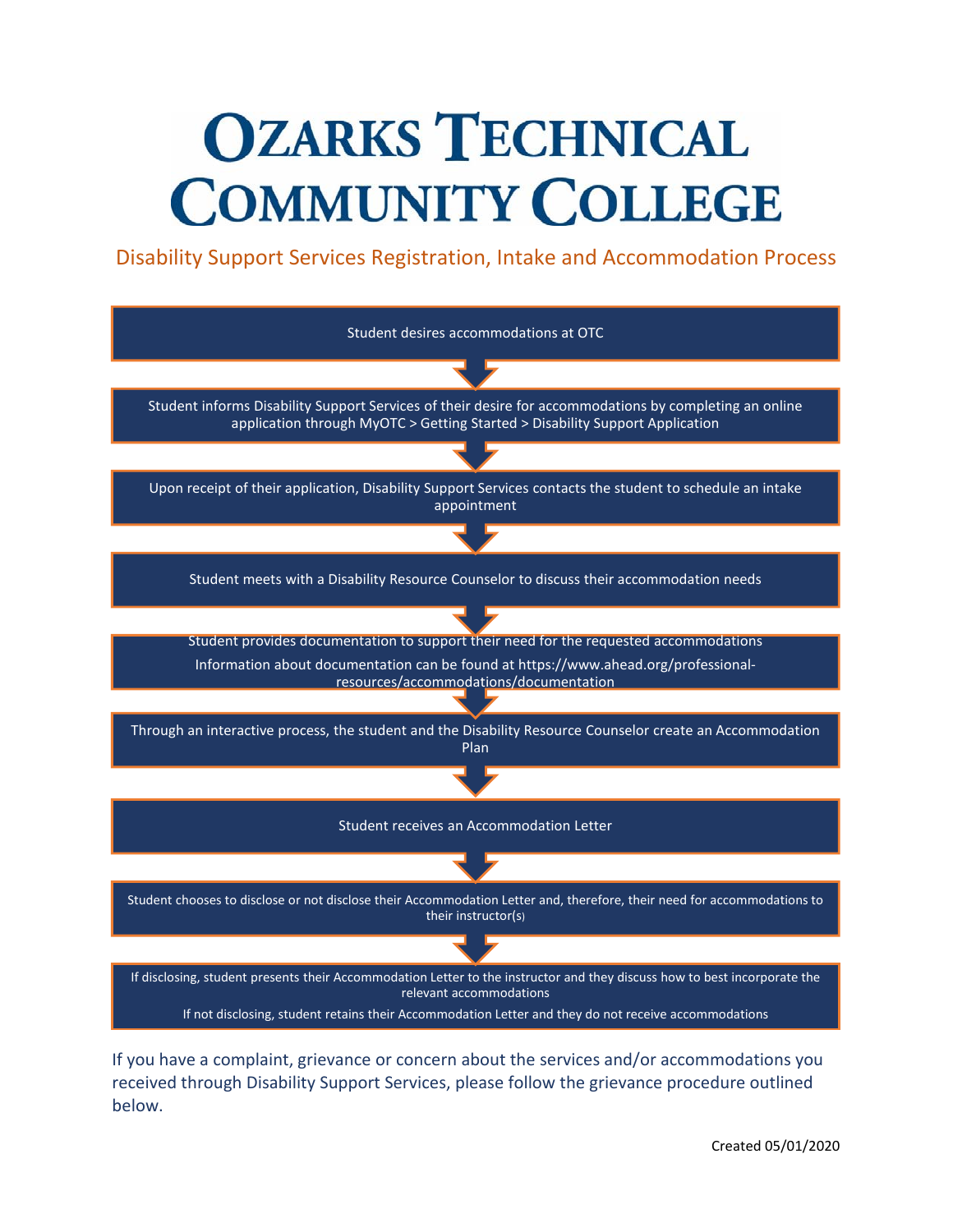### 5.17 – Grievance Procedures for Students

#### **A. Purpose**

To describe the process for handling student concerns or grievances when there is no other college policy or procedure that governs the situation.

### **B. Policy**

The college will provide procedures to resolve student concerns and grievances that do not clearly fall under any other published college policy or procedure.

#### **C. Procedures**

**1.** Students having complaints, grievances or other concerns for which they are unsure of the applicable process or reporting mechanism may file such complaint, grievance, or concern with the dean of students.

- If it is determined that another college procedure governs the situation (e.g., grade appeal, sexual misconduct, etc.), the dean of students will act as a facilitator to ensure the information is directed to the appropriate college official.
- If it is determined that no other college procedure governs, the dean of students will work with the student, and others as necessary, to reach a resolution of the situation.

**2.** If the student and dean of students are unable to resolve the situation, the student may file a formal written grievance with the vice chancellor for student affairs.

- The vice chancellor for student affairs will conduct an investigation into the matter, taking all steps deemed necessary based on the circumstances, and will issue a written decision to the student.
- The vice chancellor for student affairs' decision is final and not subject to further appeal.

**3.** If a complaint is not resolved at the college level, students may choose to file a complaint through one of these external agencies:

- Missouri Department of Higher Education [http://dhe.mo.gov/documents/POLICYONCOMPLAINTRESOLUTION](http://dhe.mo.gov/documents/POLICYONCOMPLAINTRESOLUTION-reviseddraft.pdf)[reviseddraft.pdf](http://dhe.mo.gov/documents/POLICYONCOMPLAINTRESOLUTION-reviseddraft.pdf)
- The Higher Learning Commission (www.hlcommission.org), a regional accreditation agency recognized by the U.S. Department of Education <https://www.hlcommission.org/Student-Resources/complaints.html>

#### **D. Definitions**

N/A

## **E. Authority**

This policy and these procedures are maintained under the authority of the vice chancellor for student affairs.

#### **F. Related Policies**

3.39 – [Anti-Harassment, Anti-Discrimination Grievance Procedures](https://about.otc.edu/policies/article-iii-personnel/3-39-discrimination/) 4.06 – [Sexual Misconduct](https://about.otc.edu/policies/article-iv-operations/4-06-sexual-misconduct/)